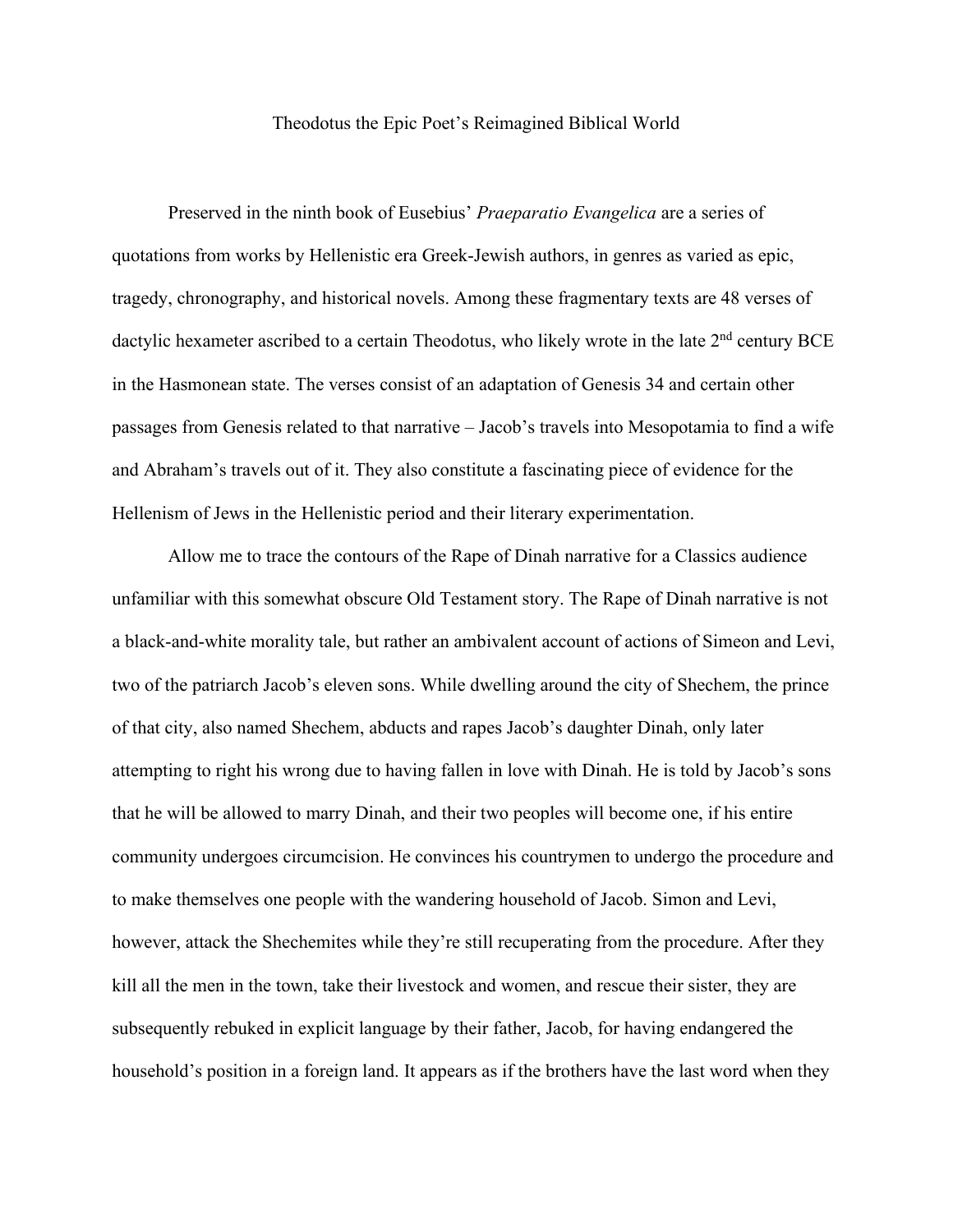say to their father "should he deal with our sister as a harlot?" While they may have endangered their household, familial loyalties and the honour of their sister are worth the risk. In Genesis 49, however, as Jacob blesses and prophecies about his various children, Simon and Levi alone are cursed by him.

The content and *topoi* of the source material is apt for Greek epic: violations of hospitality, stolen wives, and revenge killings have been the stuff of epic since Homer. Theodotus' style is also particularly Homeric: he writes in dactylic hexameter, his lexicon is strongly indebted to the blind poet of archaic Greece, and at one point he even claims that the villain of the story, prince Shechem, was a son of Hermes. While there are many interesting aspects of these 48 verses – Theodotus' relationship to antecedent Semitic language sources, Homeric intertextual allusions, and/or playful deviations from source material – this paper focuses specifically on the imagined geography of the poem: where events are said to have taken place, what peoples are said to populate those environs, and what names are used for those places.

My paper argues that Theodotus reimagines the world of the Bible in terms starkly reminiscent of and indebted to both his contemporary world – the Hasmonean state of the late 1<sup>st</sup> century CE – and antecedent imagined Greek literary worlds. On the one hand, Theodotus recasts Jewish history through the lens of the contemporary Greek-speaking Hellenistic world. Thus, rather than using a Semitic language name, or even the Septuagint's transliterated name, for the city of Shechem, he invents a new Greek one; rather than calling Laban's homeland "Padam aram," he calls it Syria, recalling the Seleucid heartland. The contemporary world is thus projected back onto the Jewish past, in a manner similar to Callimachus' insertion of praise of Ptolemaic monarchs into his hymn to Delos. On the other hand, imagined Homeric geographies